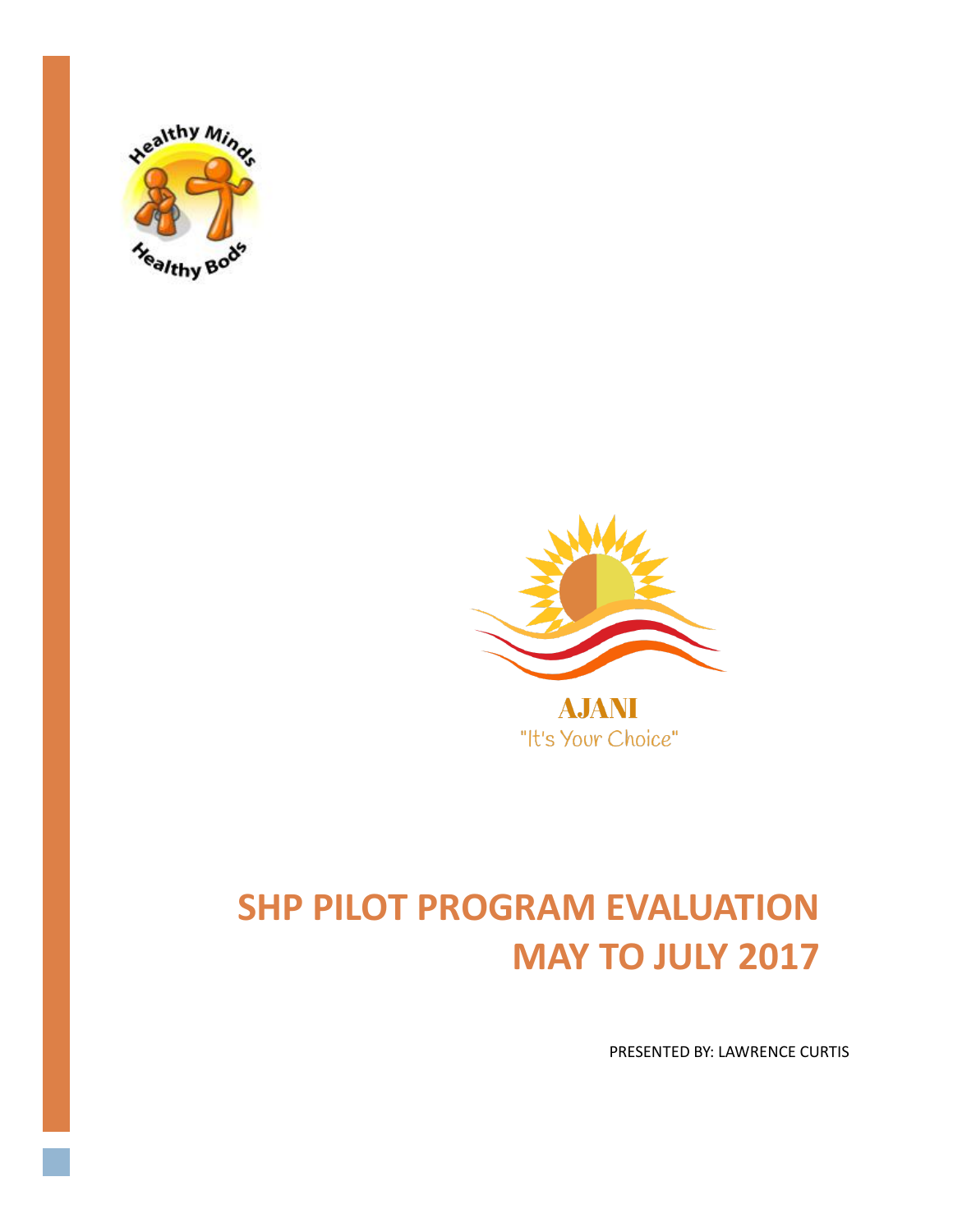## **AIMS OF THE AJANI PROJECT**

BY PROACTIVELY PROMOTING BETTER HEALTH AND FITNESS, PROVIDING OPPORTUNITIES TO BE MORE ACTIVE, CREATING AWARENESS OF WHY PEOPLE NEED BETTER NUTRITION, AND INSTILLING IN PEOPLE RESPONSIBILITY, THE NEED TO TAKE ACTION AND TO THINK ABOUT THE CHOICES THEY MAKE.

WE HAVE:

- Built Confidence and Self-Esteem
- Re-Energised people through fitness advice and classes
- Improved mental health, pre-empting some issues, and helping people control their depression, stress and anxiety
- Helped people as they move into being "job ready" and "life ready" quicker, happier, and stronger
- Provided ongoing classes and events to maintain improvement
- Promoted a Growth Mind-set mentality
- Created strong links with the service users, quickly developing trust
- Built awareness of the importance of choices, action, perseverance, listening, and behaviour

#### **NUMBERS ATTENDING**

We had ten people at our initial preliminary morning, and over the weeks we had three more people joined, we ended up with a core "3" people who stayed with the course – Wayne Foster, Rosie Broadly and Michael Coleman. It was hard to get the full picture as to why people didn't always come back, however we understand that this is a new program and we're very aware that the clients have life issues which often get in the way. Addressing these issues is in itself a core focus of Ajani.

#### **HOW DID WE DO?**

The tremendous feedback we have received from Single Homeless Project, as well as the personal testimony and responses from our users, has shown we have made a huge difference in all three of our regulars. We see this as proof that even in our first pilot, Ajani can provide change.

Wayne has grown in confidence and fitness, and especially in outlook. He had some personal issues come up towards the end of the course, but is more positive and stronger than when we started. He is also making better choices, and has stated that he wants to be a better father figure. He used the free gym sessions to run for 10 minutes – the "first time in ten years". He has said he would like to help us promote Ajani in the future. Sinead, Wayne's partner, met us at the barbeque, and thanked us for everything we have done for him, as she can see the change in him, which he puts directly down to our program. He has agreed to complete the evaluation forms, as well as do video feedback.